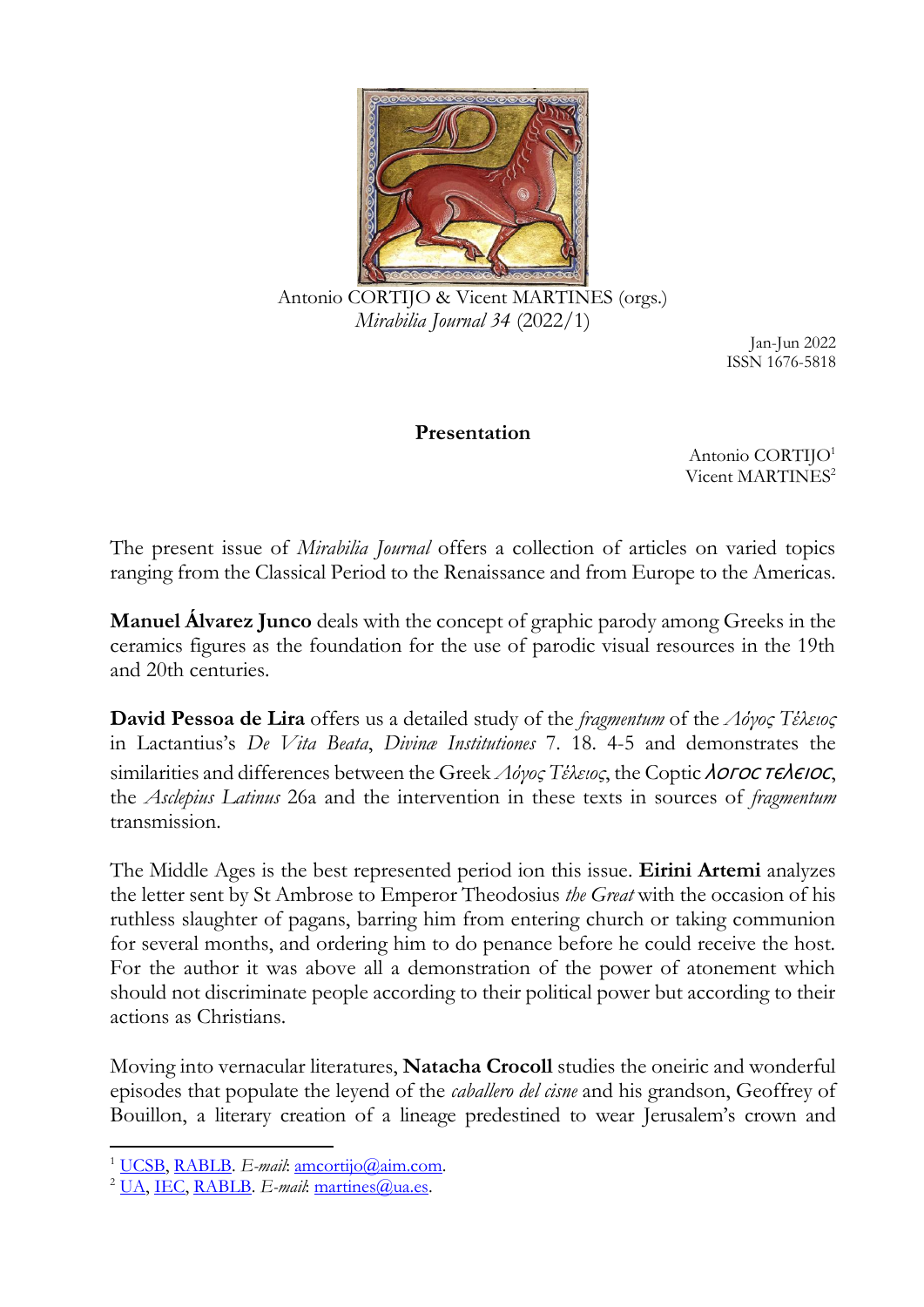

Antonio CORTIJO & Vicent MARTINES (orgs.). *Mirabilia Journal 34* (2022/1)

Jan-Jun 2022 ISSN 1676-5818

participate in the characterization of a new chivalrous figure promoted by the Castilian kings in the  $13<sup>th</sup>$  and  $14<sup>th</sup>$  centuries.

**Marica Costigliolo** pays attention to the topic of alterity/otherness and through the study of some medieval and modern works she traces the textual strategies that testify the passage from the perception of difference as a possible source of threat and danger to the delegitimization of their existence and consequently to the "justified" dominion over the other.

Several articles deal at length with topics related to the Crown of Aragon. **Enric Mallorquí-Ruscalleda** offers us a study of some recently-acquired medieval works at the library of the Borgia Center of Sant Cugat del Vallés.

**Ricardo da Costa** and **Gabriel Tebaldi Meira** disects the concepts of *Will* and *Power*  in the *Book of Contemplation in God* by Ramon Llull as well as its application in the life of Christians.

**Manuel Ortuño Arregui** looks at the concepts of *mission ad intra* and *ad extra* in Llull as *missio ad gentes*, which synthesize missionary action through a *missio* that seeks to encompass the entire Mediterranean within European context of his time.

**Julia Butiñá** studies Bernat Metge´s *Lo Somni*'s rejection of Petrarch's misogynistic message in his *Secretum*, thus adhering to Llull's concept.

**Jesús Fernando Cáseda Teresa** links the name of the author of the first *Crónica de Aragón* (Gauberte Fabricio de Vagad) with the eponymous writer of many poetic compositions (particularly those from the *Cancionero Vidal*), as well as analyzes these poems.

**Vicente Castro Martínez** looks at the role of the Mālī empire between the 13th and 16th centuries in the process of Islamization that took place in the southern part of the Saharan Desert.

**Sheila Adán Lledín** studies the difficult-to-trace presence of female artists and intellectuals from the 5th to 15th centuries.

Moving into the *Renaissance*, **Carlos Jesús Sosa Rubio** studies the relavant role of Erasmus in the creation of Charles V´s image based on *Dominium* and *Sapientia*, particularly through the figures of David and Solomon, seeing legitimacy and